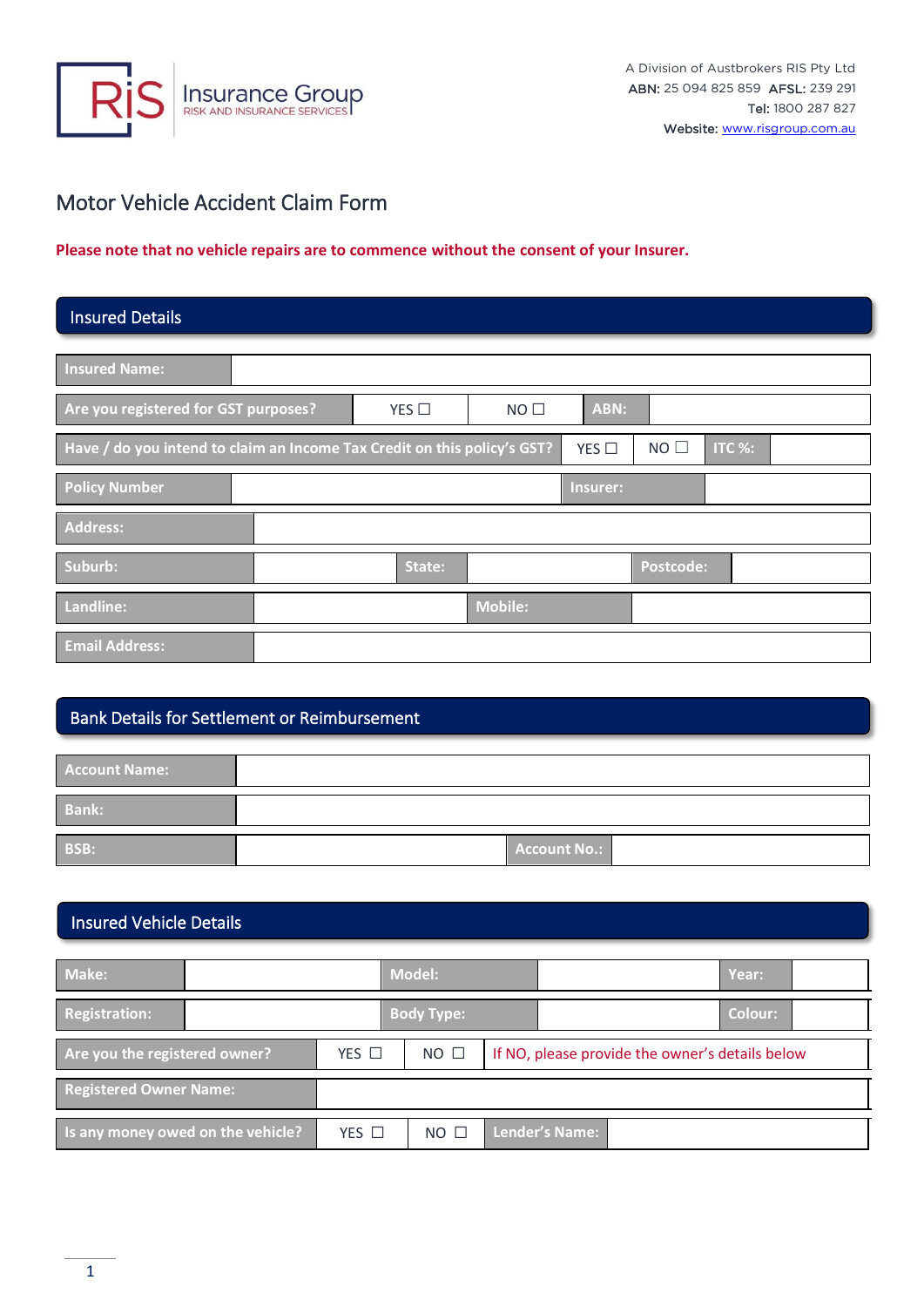

#### Driver Details

| <b>First Name:</b>                                                                                                                                        |                                                                                                       |                |  | Surname:                                              |                                        |     |                 |  |
|-----------------------------------------------------------------------------------------------------------------------------------------------------------|-------------------------------------------------------------------------------------------------------|----------------|--|-------------------------------------------------------|----------------------------------------|-----|-----------------|--|
| <b>Address:</b>                                                                                                                                           |                                                                                                       |                |  |                                                       |                                        |     |                 |  |
| Suburb:                                                                                                                                                   |                                                                                                       | State:         |  |                                                       | <b>Postcode:</b>                       |     |                 |  |
| Landline:                                                                                                                                                 |                                                                                                       |                |  | <b>Mobile:</b>                                        |                                        |     |                 |  |
| <b>Email Address:</b>                                                                                                                                     |                                                                                                       |                |  |                                                       |                                        |     |                 |  |
| <b>Relationship to Owner:</b>                                                                                                                             | Owner $\square$                                                                                       |                |  | Employee $\square$ Hirer $\square$ Relative $\square$ | Lease Driver $\square$<br>Other $\Box$ |     |                 |  |
| <b>License No.:</b>                                                                                                                                       |                                                                                                       | <b>Expiry:</b> |  |                                                       | <b>Class:</b>                          |     |                 |  |
| No. of years class held:                                                                                                                                  |                                                                                                       | DOB:           |  |                                                       | Age:                                   |     |                 |  |
| Did the driver consume any alcohol or drugs in the 12 hours prior to the accident?                                                                        |                                                                                                       |                |  |                                                       |                                        | YES | NO <sub>1</sub> |  |
| If Yes, please provide details:                                                                                                                           |                                                                                                       |                |  |                                                       |                                        |     |                 |  |
| Did the driver undergo a breath test / analysis, or a blood test post incident?                                                                           |                                                                                                       |                |  |                                                       |                                        | YES | NO <sub>1</sub> |  |
| Has the driver been changed with / convicted of a motoring offence (excluding parking offences)<br>or been disqualified from driving in the past 5 years? |                                                                                                       |                |  |                                                       |                                        | YES | NO <sub>1</sub> |  |
| If yes, please provide details:                                                                                                                           |                                                                                                       |                |  |                                                       |                                        |     |                 |  |
|                                                                                                                                                           | Has the driver ever had car insurance cancelled or refused by any insurers?<br>YES<br>NO <sub>1</sub> |                |  |                                                       |                                        |     |                 |  |

#### **Please provide a copy of your Drivers Licence**

# **Address of Incident: Suburb: Postcode: Postcode: Postcode: Postcode: Postcode: Postcode: Postcode: Postcode: Postcode: Postcode: Postcode: Postcode: Postcode: Postcode: Postcode: Postcode: Postcode: Postcod Date of Incident: Time of Incident: Use of vehicle at time of accident: Weather:** ☐ Sunshine ☐ Rain ☐ Other (please state): \_\_\_\_\_\_\_\_\_\_\_\_\_\_\_\_ Road Surface: **□ □ Dry □ Wet □** Smooth □ Rough □ Flat □ Uphill □ Downhill At time of incident, the insured vehicle was: **□ Dearked □ Stationary □ Moving at** km/h At time of incident, the other vehicle(s) were: **□ Dearked □ Stationary □ Moving at** km/h **No. of Vehicles Involved: No. of Vehicles Involved: CCTV Footage?** YES □ NO □ Incident Details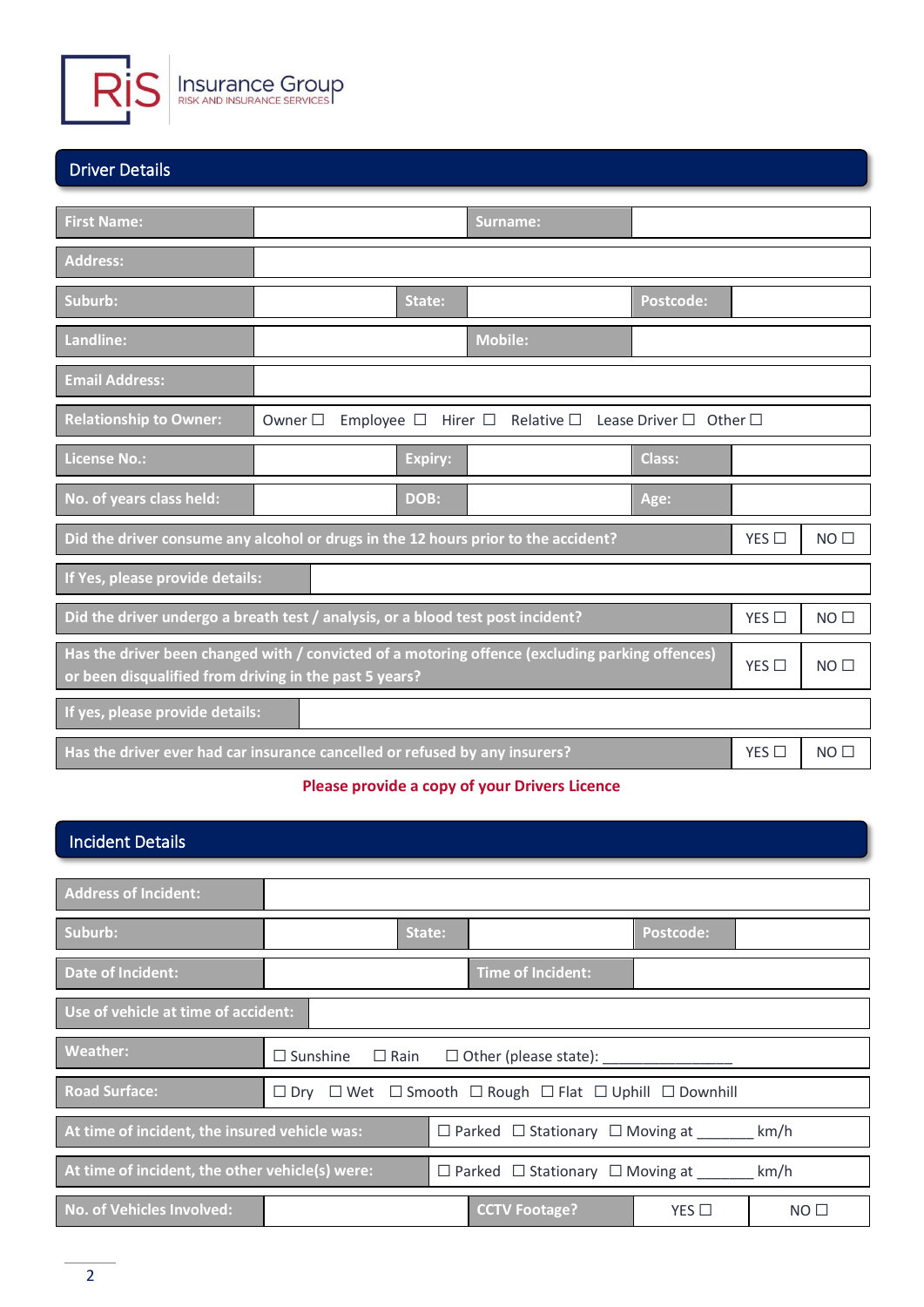

### Incident / Theft Description

Please describe the events before, during and after the incident or theft, including the street where the accident took place, number of lanes, and what driving signals/lights were being used by the vehicles involved.

Please sketch a diagram of the incident below:

- Name Streets
- Use arrows to indicate direction of movement
- Show North, South,  $\bullet$ East and West
- Indicate location of any traffic lights or signs
- Your vehicle =
- Other Vehicle(s) =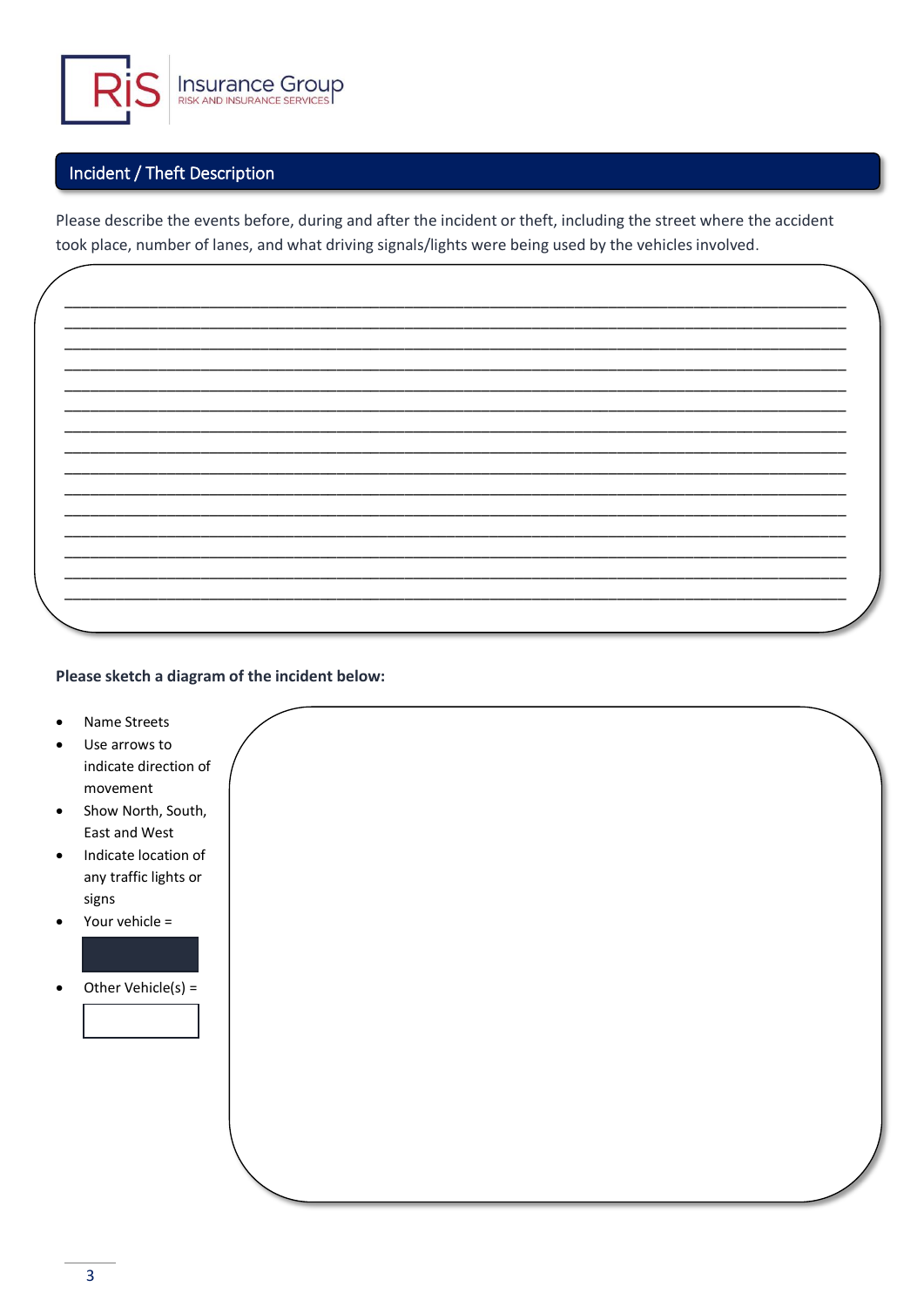

# Damage to your Vehicle

| Are you claiming for the damage to your vehicle?   |                 | YES         | $NO$ $\square$      |                  |  |
|----------------------------------------------------|-----------------|-------------|---------------------|------------------|--|
| Was the vehicle towed?                             | $YES$ $\square$ | $NO$ $\Box$ | <b>Tow Company:</b> |                  |  |
| Provide the address that the vehicle was towed to: |                 |             |                     |                  |  |
| Suburb:                                            |                 | State:      |                     | <b>Postcode:</b> |  |
| Vehicle's current location (provide address):      |                 |             |                     |                  |  |
| Suburb:                                            |                 | State:      |                     | Postcode:        |  |
| Name / address of repairer:                        |                 |             |                     |                  |  |
| Suburb:                                            |                 | State:      |                     | Postcode:        |  |
| Landline:                                          |                 |             | <b>Mobile:</b>      |                  |  |

**Mark point(s) of impact / areas of damage with an X on the image below:**

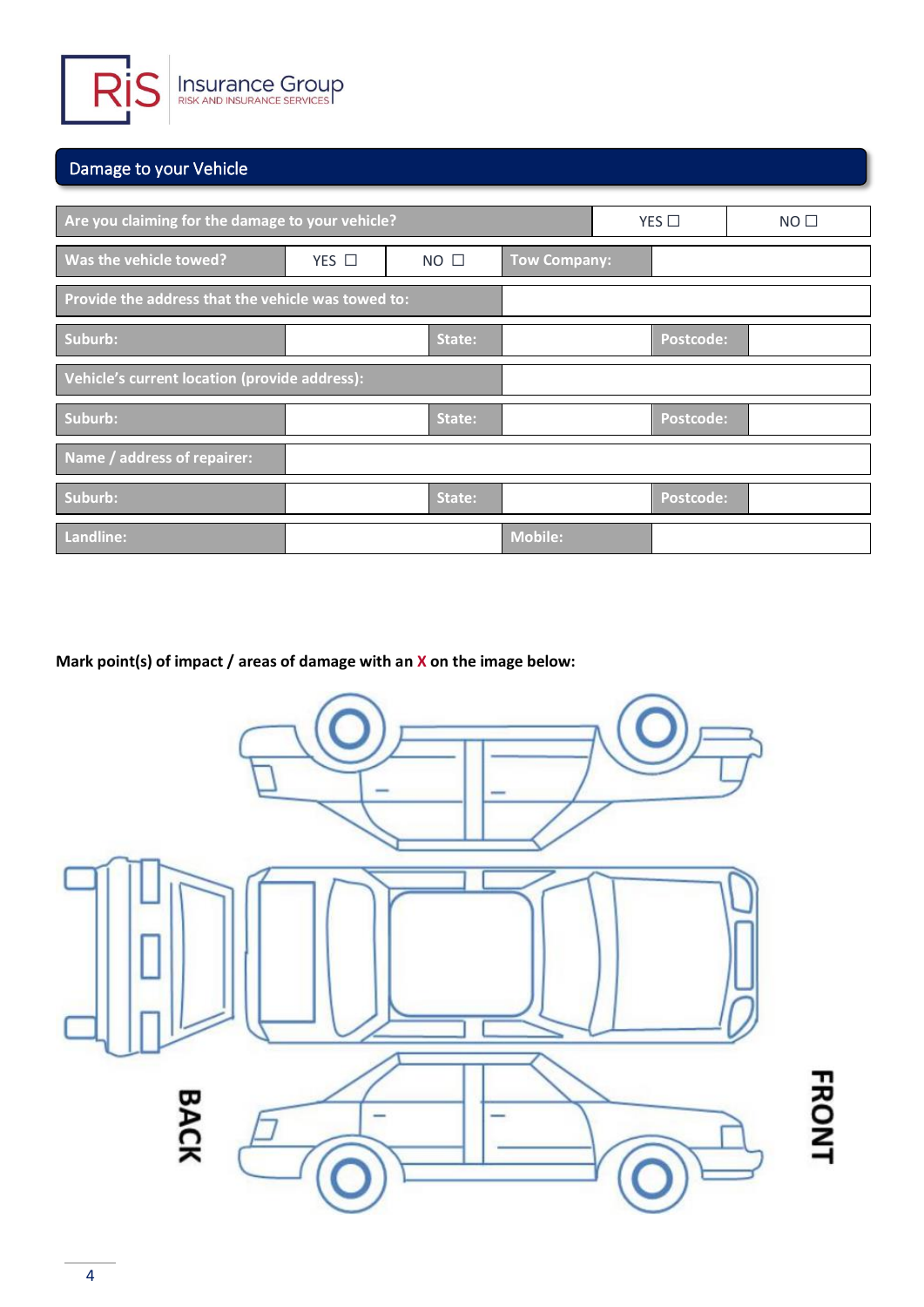

### Third Party Vehicle Details

| Make:                | <b>Model:</b>     | Year:     |  |
|----------------------|-------------------|-----------|--|
| <b>Registration:</b> | <b>Body Type:</b> | Colour: \ |  |

**If there is more than one vehicle involved, please attach / submit a list.**

# Third Party Vehicle Owner Details

| <b>First Name:</b>    |        | Surname:       |                  |  |
|-----------------------|--------|----------------|------------------|--|
| Address:              |        |                |                  |  |
| Suburb:               | State: |                | <b>Postcode:</b> |  |
| Landline:             |        | <b>Mobile:</b> |                  |  |
| <b>Email Address:</b> |        |                |                  |  |

# Third Party Driver Details

| First Name:           |                        |        | Surname:       |                       |  |
|-----------------------|------------------------|--------|----------------|-----------------------|--|
| Address:              |                        |        |                |                       |  |
| Suburb:               |                        | State: |                | Postcode:             |  |
| Landline:             |                        |        | <b>Mobile:</b> |                       |  |
| <b>Email Address:</b> |                        |        |                |                       |  |
| DOB:                  | <b>License Number:</b> |        |                | <b>License State:</b> |  |

#### Police

| Did the police attend the scene? |  | YES $\Box$ | $NO$ $\square$ | Did you report the incident? |                   | YES L | $NO$ $\square$ |
|----------------------------------|--|------------|----------------|------------------------------|-------------------|-------|----------------|
| <b>Officer Name:</b>             |  |            |                |                              | <b>Event No.:</b> |       |                |
| Station:                         |  |            |                |                              | Date of Report:   |       |                |

**Please attach a copy of the Police Report, if available.**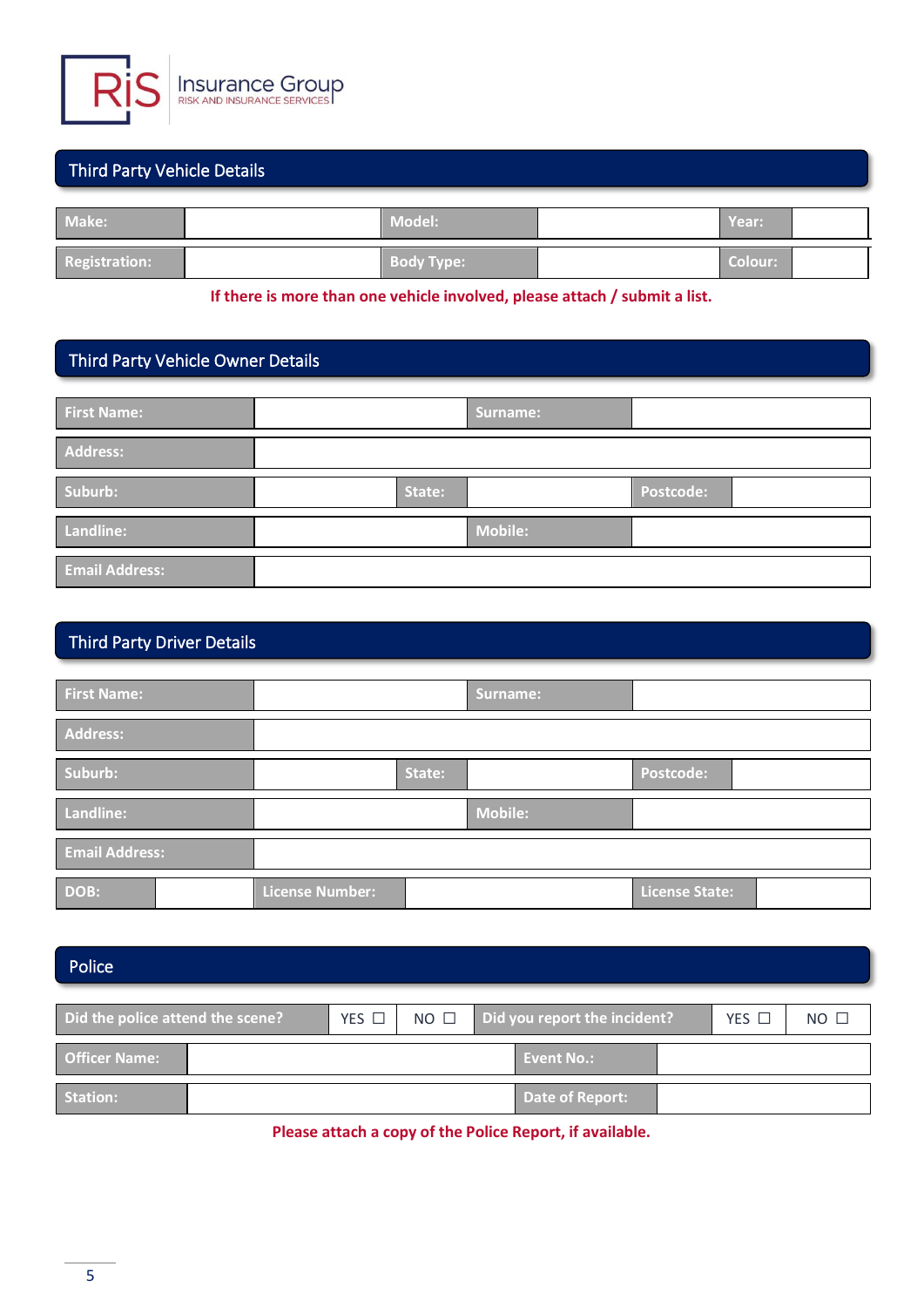

# Third Party Vehicle Damage

**Mark point(s) of impact / areas of damage with an X on the image below:**



# Other Parties (non-vehicles)

Please provide details of pedestrians, owners of property or owners of animals involved:

| <b>First Name:</b>    |        | Surname:          |           |  |
|-----------------------|--------|-------------------|-----------|--|
| Insurer:              |        | <b>Policy No:</b> |           |  |
| Address:              |        |                   |           |  |
| Suburb:               | State: |                   | Postcode: |  |
| Landline:             |        | <b>Mobile:</b>    |           |  |
| <b>Email Address:</b> |        |                   |           |  |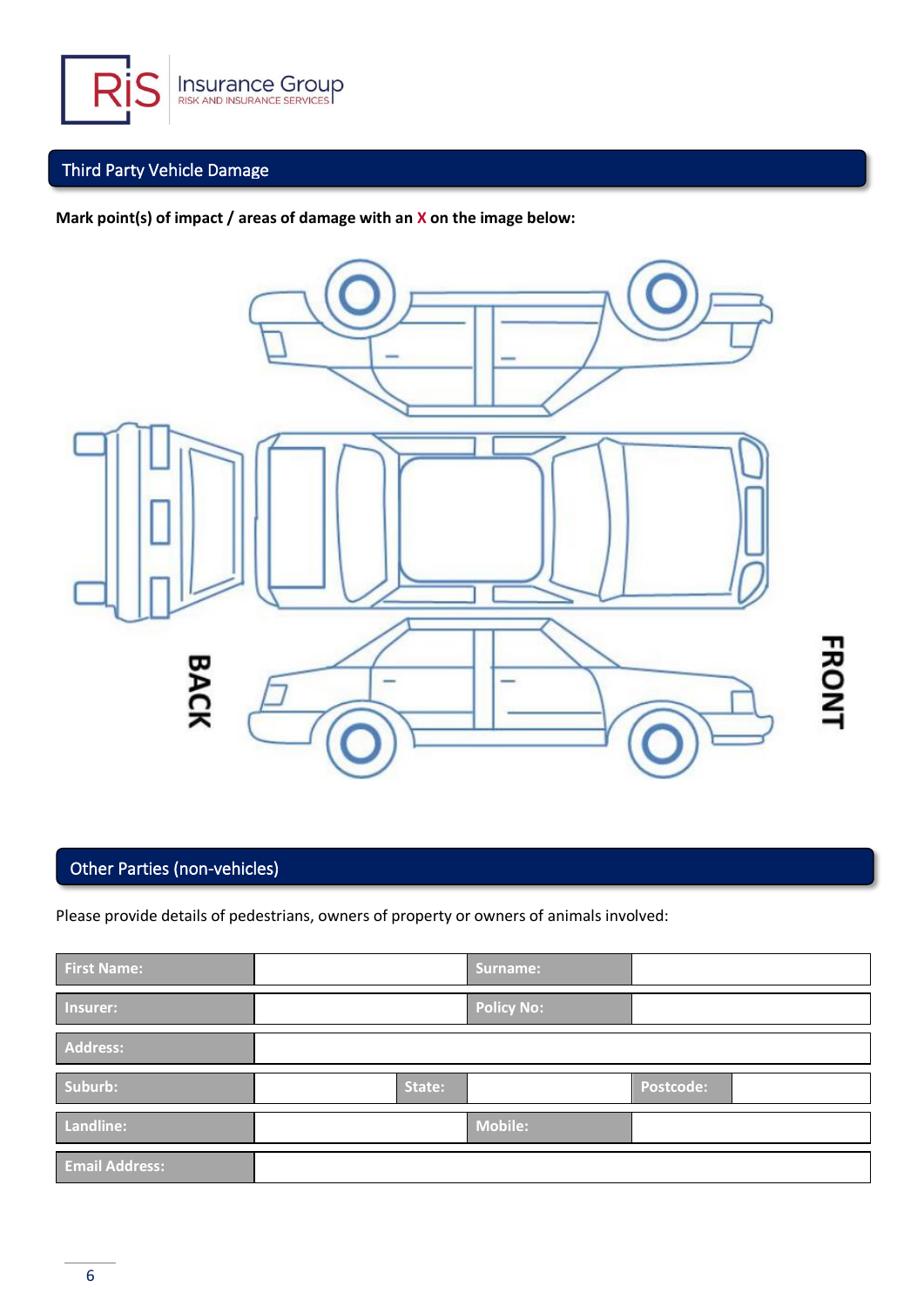

### Witness Details

#### **Witness 1:**

| <b>First Name:</b>                                                                               |        | Surname:       |           |  |  |  |
|--------------------------------------------------------------------------------------------------|--------|----------------|-----------|--|--|--|
| Address:                                                                                         |        |                |           |  |  |  |
| Suburb:                                                                                          | State: |                | Postcode: |  |  |  |
| Landline:                                                                                        |        | <b>Mobile:</b> |           |  |  |  |
| <b>Email Address:</b>                                                                            |        |                |           |  |  |  |
| Was the witness in the vehicle at the time of the incident?<br>$NO$ $\square$<br>$YES$ $\square$ |        |                |           |  |  |  |

#### **Witness 2:**

| <b>First Name:</b>                                          |        | <b>Surname:</b> |                  |     |                 |
|-------------------------------------------------------------|--------|-----------------|------------------|-----|-----------------|
| Address:                                                    |        |                 |                  |     |                 |
| Suburb:                                                     | State: |                 | <b>Postcode:</b> |     |                 |
| Landline:                                                   |        | <b>Mobile:</b>  |                  |     |                 |
| <b>Email Address:</b>                                       |        |                 |                  |     |                 |
| Was the witness in the vehicle at the time of the incident? |        |                 |                  | YES | NO <sub>1</sub> |